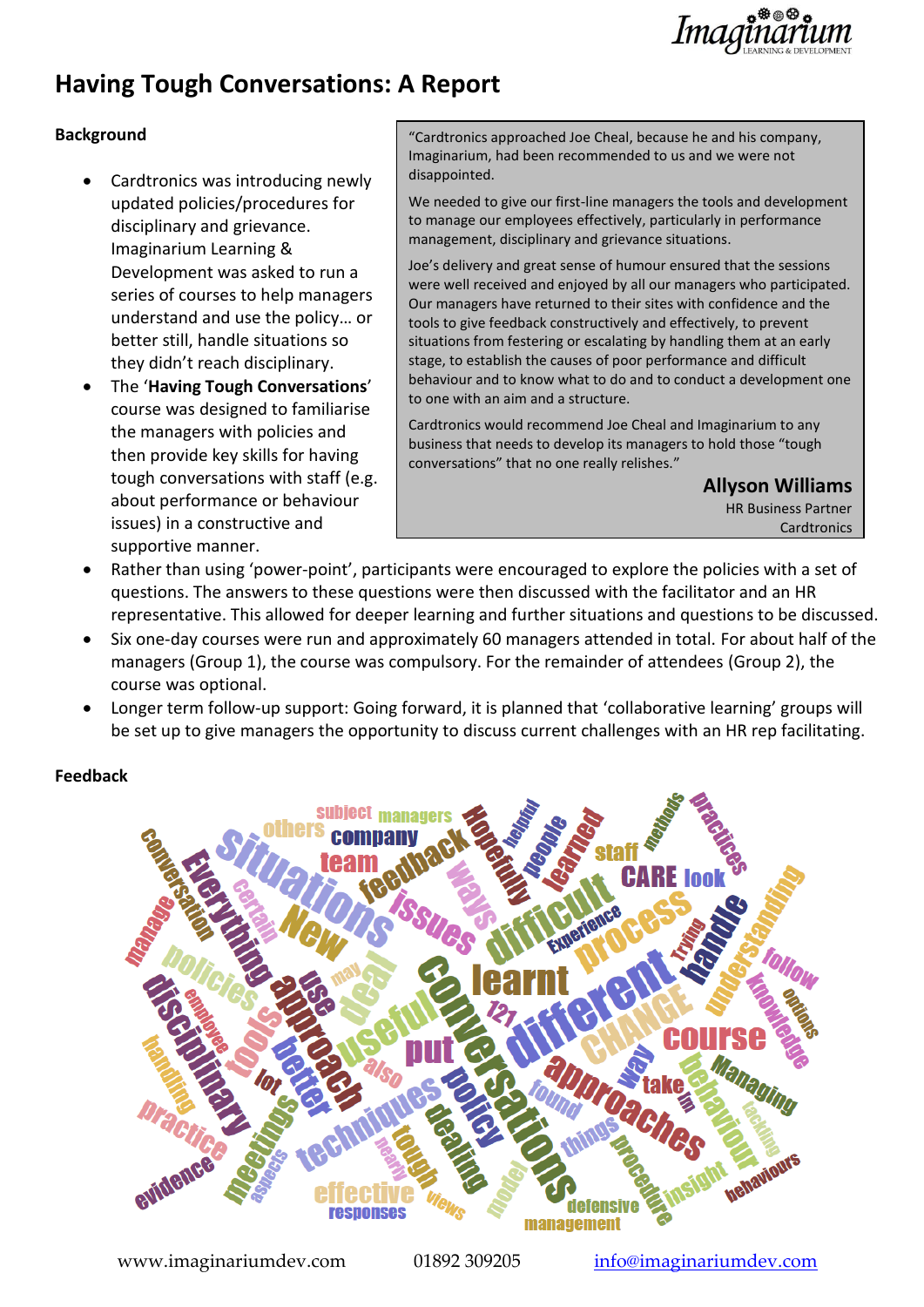

| What did you learn from the course? |                                                                                                           |                |                                                                                                          |  |  |  |
|-------------------------------------|-----------------------------------------------------------------------------------------------------------|----------------|----------------------------------------------------------------------------------------------------------|--|--|--|
|                                     | Week 1                                                                                                    |                | Week 2                                                                                                   |  |  |  |
| $\bullet$                           | Reassured my knowledge in certain areas. With nearly                                                      | $\bullet$      | Reviewing the new process.                                                                               |  |  |  |
|                                     | 10 years' experience within the company and have                                                          | $\bullet$      | Difference between the stages of disciplinary.                                                           |  |  |  |
|                                     | encountered many situations.                                                                              | $\bullet$      | Ways to hold difficult conversations                                                                     |  |  |  |
| $\bullet$                           | I now have a more in-depth performance/HR issues - all<br>was very helpful.                               | $\bullet$      | Methodologies for handling difficult situations logically<br>and consistently.                           |  |  |  |
| ٠                                   | I learnt different ways of dealing with different people<br>and situations. Very useful.                  | $\bullet$<br>٠ | Different ways to structure conversations.<br>Reiterated techniques already using.                       |  |  |  |
| ٠                                   | Different approaches to meetings. How to handle certain                                                   | $\bullet$      | Learning new techniques and methods to deal with                                                         |  |  |  |
|                                     | tough responses.                                                                                          |                | difficult situations.                                                                                    |  |  |  |
| $\bullet$                           | Very useful and informative, different aspects of dealing<br>with behavioural/performance related issues. | $\bullet$      | Better understanding on how to carry our HR<br>procedures.                                               |  |  |  |
| $\bullet$                           | How to construct an interview/meeting process. How to                                                     | $\bullet$      | Everything about the course was useful. I have learnt a                                                  |  |  |  |
|                                     | look into a problem in more depth.                                                                        |                | lot and will take this back with me and hopefully give me                                                |  |  |  |
| $\bullet$                           | Useful to review real incidents and alternative methods.                                                  |                | good hindsight into the grievance and disciplinary                                                       |  |  |  |
| ٠                                   | Course was useful, very interactive, learnt new things.                                                   |                | procedure.                                                                                               |  |  |  |
| ٠                                   | Refreshed process. Managing defensive situations.                                                         | $\bullet$      | I am better equipped to handle difficult conversations in                                                |  |  |  |
| $\bullet$                           | How to deal with situations and outcomes.                                                                 |                | the future. The course was very useful.                                                                  |  |  |  |
| ٠                                   | Policy and procedure. Tactics on how to handle                                                            |                | I learned a lot from the course. I found that it was all                                                 |  |  |  |
| ٠                                   | conversations.<br>Better understanding of policy processes.                                               |                | about the wording that you relate to other staff. I feel<br>more confident after sitting in the course.  |  |  |  |
| $\bullet$                           | I learnt that at the moment, the way I work and                                                           | ٠              | A greater insight of how to manage disciplinary and                                                      |  |  |  |
|                                     | conversations I have mirrors what the company expects.                                                    |                | grievance issues.                                                                                        |  |  |  |
|                                     | Yes this was useful.                                                                                      | $\bullet$      | It's the first training I have had in this field so I found it                                           |  |  |  |
| $\bullet$                           | Insight into how different managers deal with situations                                                  |                | all helpful.                                                                                             |  |  |  |
|                                     | that I have dealt with personally.                                                                        | $\bullet$      | Information around the disciplinary process. How to                                                      |  |  |  |
| $\bullet$                           | 'CHANGE' model approach.                                                                                  |                | apply policies in different situations/scenarios.                                                        |  |  |  |
| $\bullet$                           | Different approaches to tackling ways to deal with                                                        | ٠              | Learned a lot about managing issues that may arose                                                       |  |  |  |
| ٠                                   | behaviour and situations.<br>Updated company policies. How to have a difficult                            |                | from behaviour, discrimination etc.<br>Variety of scenarios with good range of 'tools' and               |  |  |  |
|                                     | conversation.                                                                                             |                | techniques to deal with them in an effective and                                                         |  |  |  |
| ٠                                   | Different approaches to situations.                                                                       | $\bullet$      | measured way.                                                                                            |  |  |  |
| $\bullet$                           | The problems I have are not unique and are widespread,<br>so understanding other people's approach and    |                | Important to emphasise - but also ensure that facts and<br>evidence in place.                            |  |  |  |
|                                     | responses were interesting. All very relevant and                                                         | ٠              | New policy. Tools for dealing with different                                                             |  |  |  |
|                                     | transferable.                                                                                             |                | conversations. Confirmation that I'm doing the right                                                     |  |  |  |
| ٠                                   | Other options when dealing with staff (other than my                                                      |                | thing.                                                                                                   |  |  |  |
|                                     | 'red' management style). Other managers' views on                                                         | $\bullet$      | Reiterated what I felt I knew already - gained                                                           |  |  |  |
|                                     | certain cases.                                                                                            | $\bullet$      | confidence.<br>How to manage difficult situations and how to provide                                     |  |  |  |
| ٠                                   | Better understanding of the interview process and<br>conversation you may have.                           |                | support to the members of the team. Also, the process                                                    |  |  |  |
| ٠                                   | How to deal with tough conversations. Different styles of                                                 |                | for a disciplinary and what is required.                                                                 |  |  |  |
|                                     | approach, which would be more effective.                                                                  | $\bullet$      | How to deal with defensive behaviours. Policies.                                                         |  |  |  |
| ٠                                   | Different approaches to handling difficult behaviours                                                     |                | Remember to write all meetings down.                                                                     |  |  |  |
|                                     | and conversations. Overcoming obstacles when trying to                                                    | $\bullet$      | How to deal with different situations with empathy.                                                      |  |  |  |
|                                     | improve employee behaviour.                                                                               | $\bullet$      | Policy changes.                                                                                          |  |  |  |
| ٠                                   | Broader knowledge in subject (as I'm new to role, I<br>found all of subject useful).                      | ٠<br>$\bullet$ | Plenty of new tools to use during 121 situations.<br>It was very useful. I learnt the different types of |  |  |  |
|                                     | Experience of others. Tools available to help/support.                                                    |                | language for a successful meeting. How to manage                                                         |  |  |  |
|                                     |                                                                                                           |                | difficult people as well as situations and updates on                                                    |  |  |  |
|                                     |                                                                                                           |                | policies.                                                                                                |  |  |  |
|                                     |                                                                                                           | $\bullet$      | How to approach differing scenarios to enable                                                            |  |  |  |
|                                     |                                                                                                           |                | conversations to start in the right way and be followed                                                  |  |  |  |
|                                     |                                                                                                           |                | through to a conclusion.                                                                                 |  |  |  |
|                                     |                                                                                                           | $\bullet$      | How to handle defensiveness. Causes of difficult                                                         |  |  |  |
|                                     |                                                                                                           | $\bullet$      | behaviour and how to deal with it.<br>Some useful 'sideways' things to look out for.                     |  |  |  |
|                                     |                                                                                                           | ٠              | Different ways of handling all kinds of issues.                                                          |  |  |  |
|                                     |                                                                                                           |                | A variety of different ways to handle different situations.                                              |  |  |  |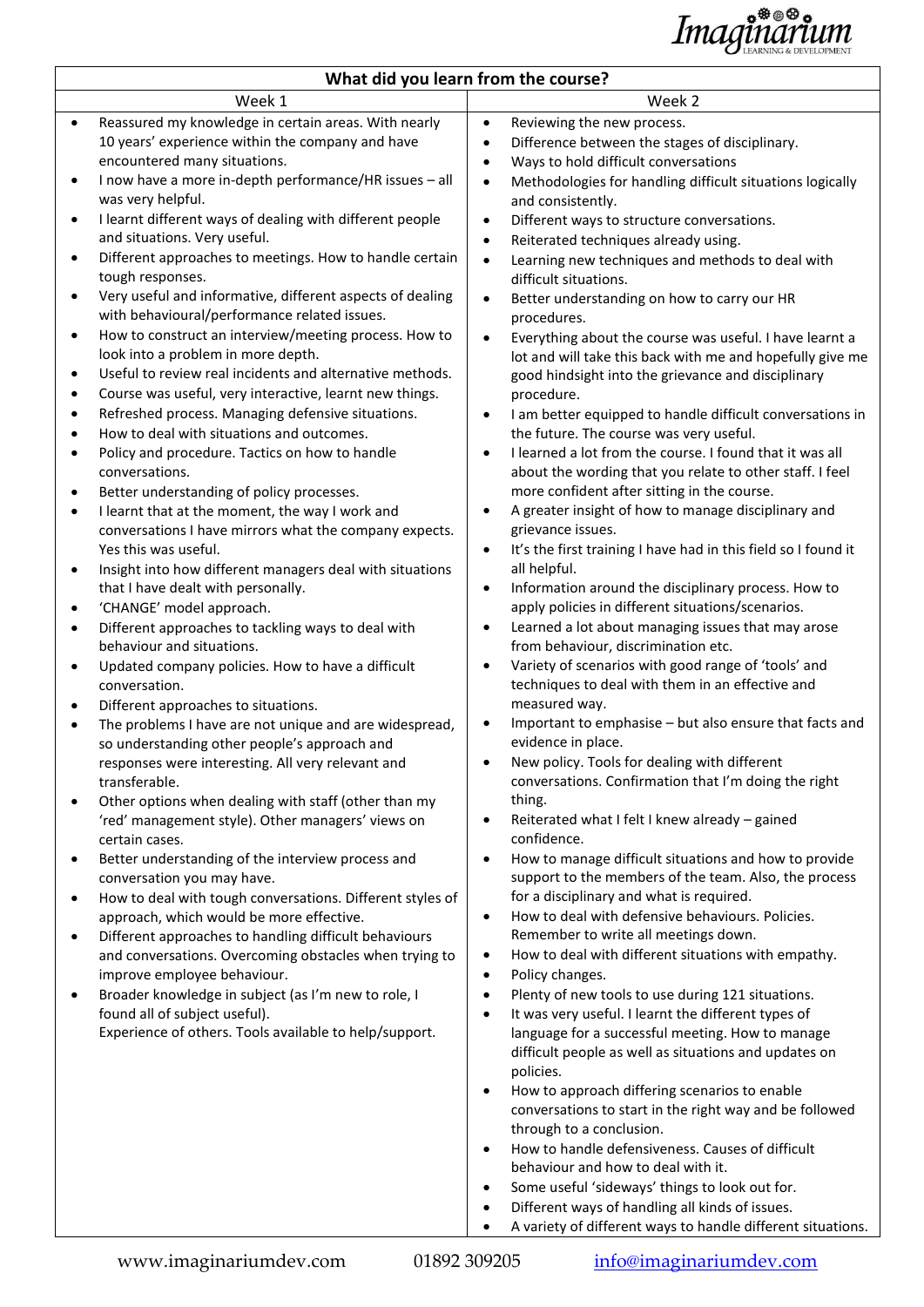

| What do you intend to put into practice?                                                                                                                                                                                                                                                                                                                                                                                                                                                                                                                                                                                                                                                                                                                                                                                                                                                                                                                                                                                                                                                                                                                                                                                                                                                                                                                                                                                                                                                                                                                                                                                                                                                                             |                                                                                                                                                                                                                                                                                                                                                                                                                                                                                                                                                                                                                                                                                                                                                                                                                                                                                                                                                                                                                                                                                                                                                                                                                                                                                                                                                                                                                                                                                                                                                                                                                                                                                                                                                                                                                                                                                                                                                                                                                                                                        |  |  |  |  |
|----------------------------------------------------------------------------------------------------------------------------------------------------------------------------------------------------------------------------------------------------------------------------------------------------------------------------------------------------------------------------------------------------------------------------------------------------------------------------------------------------------------------------------------------------------------------------------------------------------------------------------------------------------------------------------------------------------------------------------------------------------------------------------------------------------------------------------------------------------------------------------------------------------------------------------------------------------------------------------------------------------------------------------------------------------------------------------------------------------------------------------------------------------------------------------------------------------------------------------------------------------------------------------------------------------------------------------------------------------------------------------------------------------------------------------------------------------------------------------------------------------------------------------------------------------------------------------------------------------------------------------------------------------------------------------------------------------------------|------------------------------------------------------------------------------------------------------------------------------------------------------------------------------------------------------------------------------------------------------------------------------------------------------------------------------------------------------------------------------------------------------------------------------------------------------------------------------------------------------------------------------------------------------------------------------------------------------------------------------------------------------------------------------------------------------------------------------------------------------------------------------------------------------------------------------------------------------------------------------------------------------------------------------------------------------------------------------------------------------------------------------------------------------------------------------------------------------------------------------------------------------------------------------------------------------------------------------------------------------------------------------------------------------------------------------------------------------------------------------------------------------------------------------------------------------------------------------------------------------------------------------------------------------------------------------------------------------------------------------------------------------------------------------------------------------------------------------------------------------------------------------------------------------------------------------------------------------------------------------------------------------------------------------------------------------------------------------------------------------------------------------------------------------------------------|--|--|--|--|
| Week 1                                                                                                                                                                                                                                                                                                                                                                                                                                                                                                                                                                                                                                                                                                                                                                                                                                                                                                                                                                                                                                                                                                                                                                                                                                                                                                                                                                                                                                                                                                                                                                                                                                                                                                               | Week 2                                                                                                                                                                                                                                                                                                                                                                                                                                                                                                                                                                                                                                                                                                                                                                                                                                                                                                                                                                                                                                                                                                                                                                                                                                                                                                                                                                                                                                                                                                                                                                                                                                                                                                                                                                                                                                                                                                                                                                                                                                                                 |  |  |  |  |
| Best practices shared. Adopt some different approaches.<br>$\bullet$<br>Managing employee performance.<br>$\bullet$<br>Tools learnt.<br>$\bullet$<br>Various tools and approaches learned today to handle<br>tough discussions with individuals.<br>Thinking of the bigger picture rather than assuming.<br>Have more meetings with my team. Communication is<br>$\bullet$<br>key. And having more conversations will hopefully<br>reduce the issue we have and no more tough<br>conversations.<br>Explore other options before maybe heading down a<br>٠<br>formal route.<br>Trying different approaches if needed.<br>٠<br>The advice around feedback, and how best to present to<br>$\bullet$<br>others.<br>The 'CHANGE' model in performance management.<br>٠<br>The identifying of evidence and standard in reviewing<br>$\bullet$<br>behaviour.<br>To continue on as I have.<br>New information and practices will be put to use.<br>$\bullet$<br>The views and thoughts of others.<br>٠<br>Most of it!<br>$\bullet$<br>Everything that was spoken about I will take back and<br>$\bullet$<br>use going forward.<br>New policy.<br>٠<br>Most practices relating to investigations and disciplinary<br>$\bullet$<br>hearings.<br>To follow structures such as 'CHANGE'.<br>I intend to take the booklet away, read again, digest<br>$\bullet$<br>more fully and put it into practice.<br>Feedback process.<br>$\bullet$<br>'CHANGE' method.<br>All the acronyms as they can be used in all aspects.<br>Positive feedback.<br>Put all I have learnt into practice at the workplace.<br>Coaching approach to behavioural issues.<br>Pick up on conversations required sooner at all<br>instances.<br>Listen more. | Hopefully none of it, but will look to put in weekly 121s.<br>$\bullet$<br>Implementing feedback guidance in 121 sessions.<br>$\bullet$<br>'CHANGE' and 'CARE'<br>$\bullet$<br>The techniques discussed not only for difficult<br>$\bullet$<br>conversations but also in praising team members.<br>Better feedback to my staff.<br>$\bullet$<br>To put my ideas across better.<br>$\bullet$<br>Everything from the course, but hope I don't have to put<br>$\bullet$<br>into practice.<br>I intend to be more professional in my approach to<br>$\bullet$<br>dealing with the team.<br>Further expand my knowledge so I can successfully<br>$\bullet$<br>implement what I learnt.<br>Hopefully none of it, but I gained a great insight into how<br>$\bullet$<br>to deal with things.<br>Undertaking 121 conversations in more detail.<br>$\bullet$<br>Everything I have learned.<br>$\bullet$<br>Use tools and techniques in an effective and measured<br>$\bullet$<br>way.<br>Once I have had a conversation, make sure I make a<br>note/email as evidence.<br>The policy. Will follow up with those on course to<br>$\bullet$<br>achieve actions.<br>'CARE' & 'CHANGE' type conversations.<br>$\bullet$<br>I would like to put everything into practice. The CARE<br>$\bullet$<br>and CHANGE models enable me to follow the correct<br>process.<br>Write all meetings down and send to individuals.<br>Continue to use SMART model as this is seen to be<br>effective.<br>Consider the CHANGE approach.<br>$\bullet$<br>Being more empathetic towards people during<br>meetings/interviews.<br>Everything. I can apply all I learnt to day into nearly all<br>$\bullet$<br>current situations I have in the office.<br>The more open-minded approach to tackling the<br>$\bullet$<br>meetings, in that various techniques can be employed<br>depending on the situation.<br>New assessment and disciplinary procedure.<br>$\bullet$<br>All, including difficult topics.<br>Learn out policies.<br>$\bullet$<br>The CARE method will certainly be used.<br>$\bullet$ |  |  |  |  |
|                                                                                                                                                                                                                                                                                                                                                                                                                                                                                                                                                                                                                                                                                                                                                                                                                                                                                                                                                                                                                                                                                                                                                                                                                                                                                                                                                                                                                                                                                                                                                                                                                                                                                                                      |                                                                                                                                                                                                                                                                                                                                                                                                                                                                                                                                                                                                                                                                                                                                                                                                                                                                                                                                                                                                                                                                                                                                                                                                                                                                                                                                                                                                                                                                                                                                                                                                                                                                                                                                                                                                                                                                                                                                                                                                                                                                        |  |  |  |  |